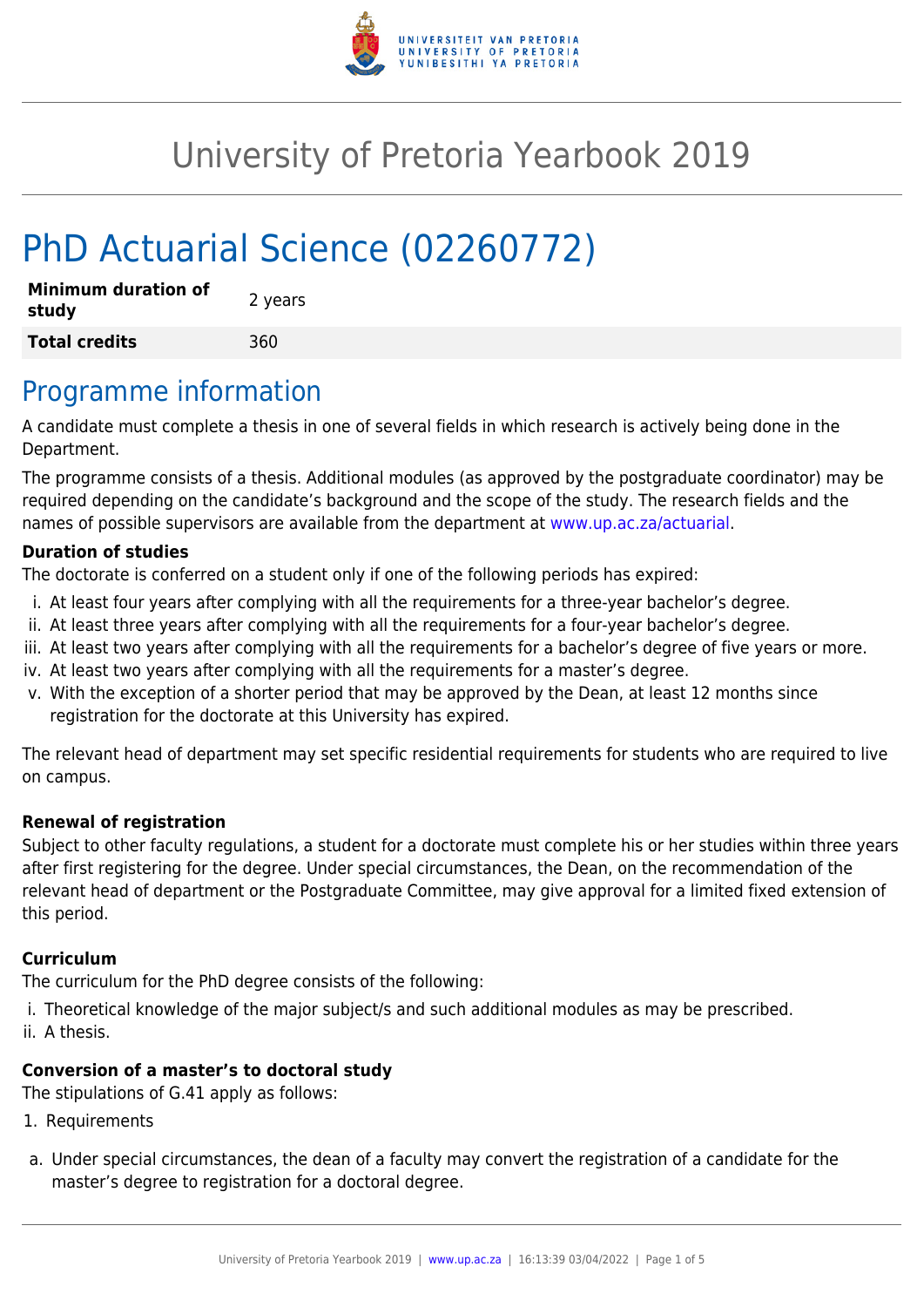

- b. For such conversions, the relevant head of department and the supervisor must be satisfied that the student's completed work is of the standard that would be expected of a doctoral student, that the student is capable of completing a doctoral degree, and that the project is of appropriate standard and scope to constitute a doctoral study.
- c. For such conversions, the relevant head of department and the supervisor must be satisfied that the student has demonstrated that he or she has the potential to fulfil the requirements of a doctoral degree without having completed a master's degree.
- 2. Process
- a. Application for conversion may be submitted at any time during the course of study for the master's degree.
- b. The application for the conversion must include the following documentation:
- i. A detailed progress report by the candidate of the work completed for the master's project. The report must provide proof that the results obtained thus far are of such a standard and scientific significance that they justify conversion to a doctoral project. The report should include details of presentations made at conferences and of material that has been submitted for publication and/or published.
- ii. A detailed proposal for the intended doctoral project, written by the candidate, including the objectives of the project.
- iii. A recommendation by the supervisor with specific comments on the ability of the applicant as a potential doctoral candidate as well as the feasibility of the conversion, especially with regard to the information provided by the candidate in his/her reports (items (i) and (ii)).
- iv. A recommendation by the relevant head of department, if he or she is not the supervisor, in which the ability of the candidate as a potential doctoral candidate is confirmed.
- v. If the Dean considers it advisable for the faculty, the candidate may be required to present a seminar to the department in support of the application. In this case, the relevant head of department should include a report on this in his or her recommendation.
- c. The application of the candidate, together with the reports and recommendations, is submitted for consideration to the Dean, (who may delegate to the Chairperson of the Faculty Postgraduate Committee) for approval. The decision should be submitted to the Faculty Board for approval.

#### **General**

Candidates are required to familiarise themselves with the General Regulations regarding the maximum duration of study and the requirements to submit an article/s for publication.

# Admission requirements

An appropriate master's degree is required for admission to doctoral study in actuarial science. The programme composition of the master's degree must have included a substantial research component that led to a dissertation reflecting originality either in the content or in the presentation. In the selection procedure the candidate's complete honours and master's academic records will be considered.

Admission is also subject to the availability of a suitable supervisor for the study.

### Other programme-specific information

The minimum duration for this degree is two years. Subject to other faculty regulations, a student for a doctoral degree must complete his or her studies within three years after first registering for the degree. Under special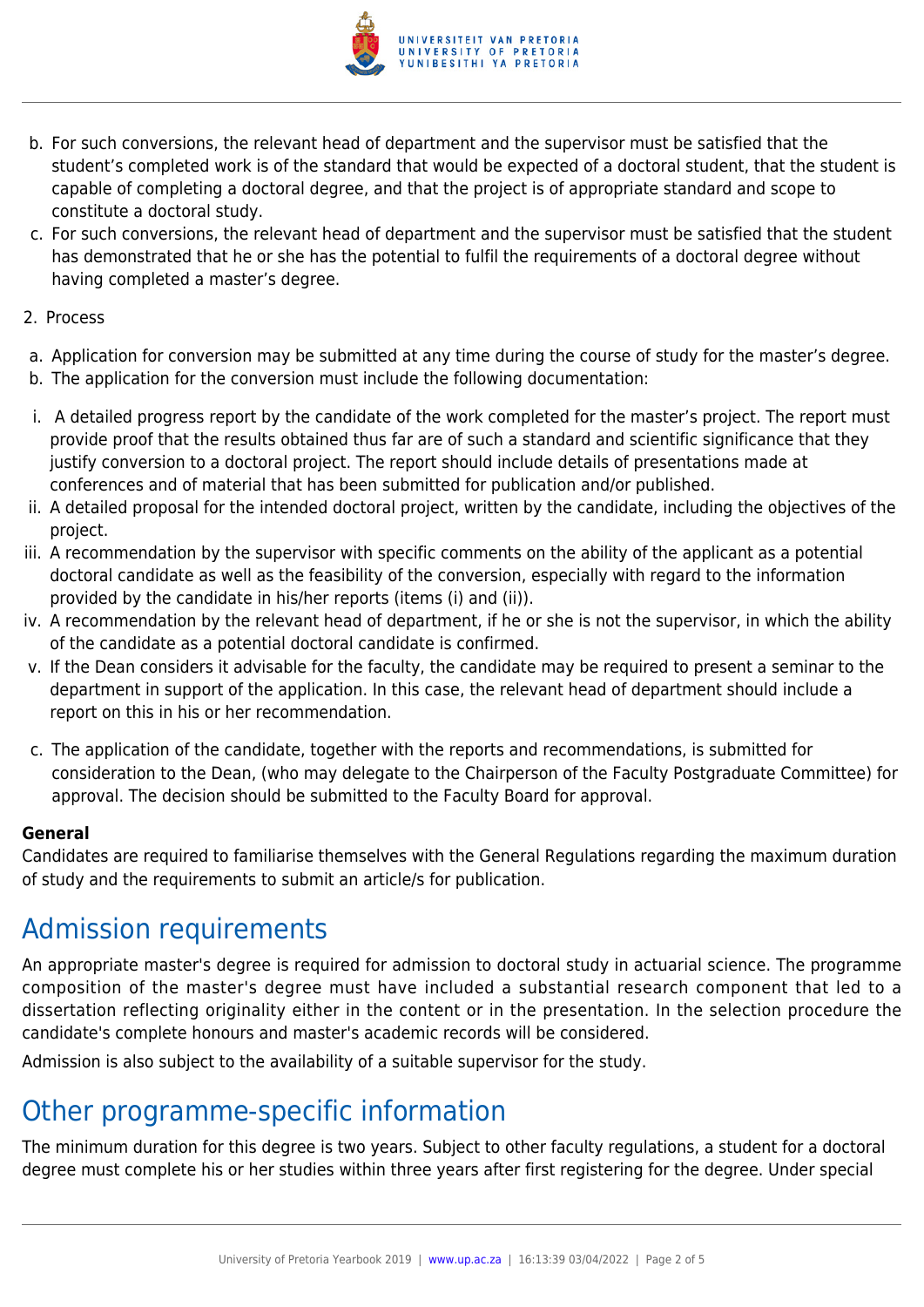

circumstances, the Dean, on the recommendation of the head of department, may give approval for a limited fixed extension of this period. (In accordance with General Regulations G.47 and G.51.)

## Examinations and pass requirements

- i. Consult the General Regulations that apply to the calculation of marks.
- ii. In order to obtain the PhD degree the candidate must:
- pass the examinations and the prescribed modules, as determined in the study programme;
- pass the thesis; and
- pass the final examination on the thesis and general subject knowledge.

### Promotion to next study year

The progress of all doctoral candidates is monitored biannually by the supervisor and the postgraduate coordinator. A candidate's study may be terminated if the progress is unsatisfactory or if the candidate is unable to finish his/her studies during the prescribed period.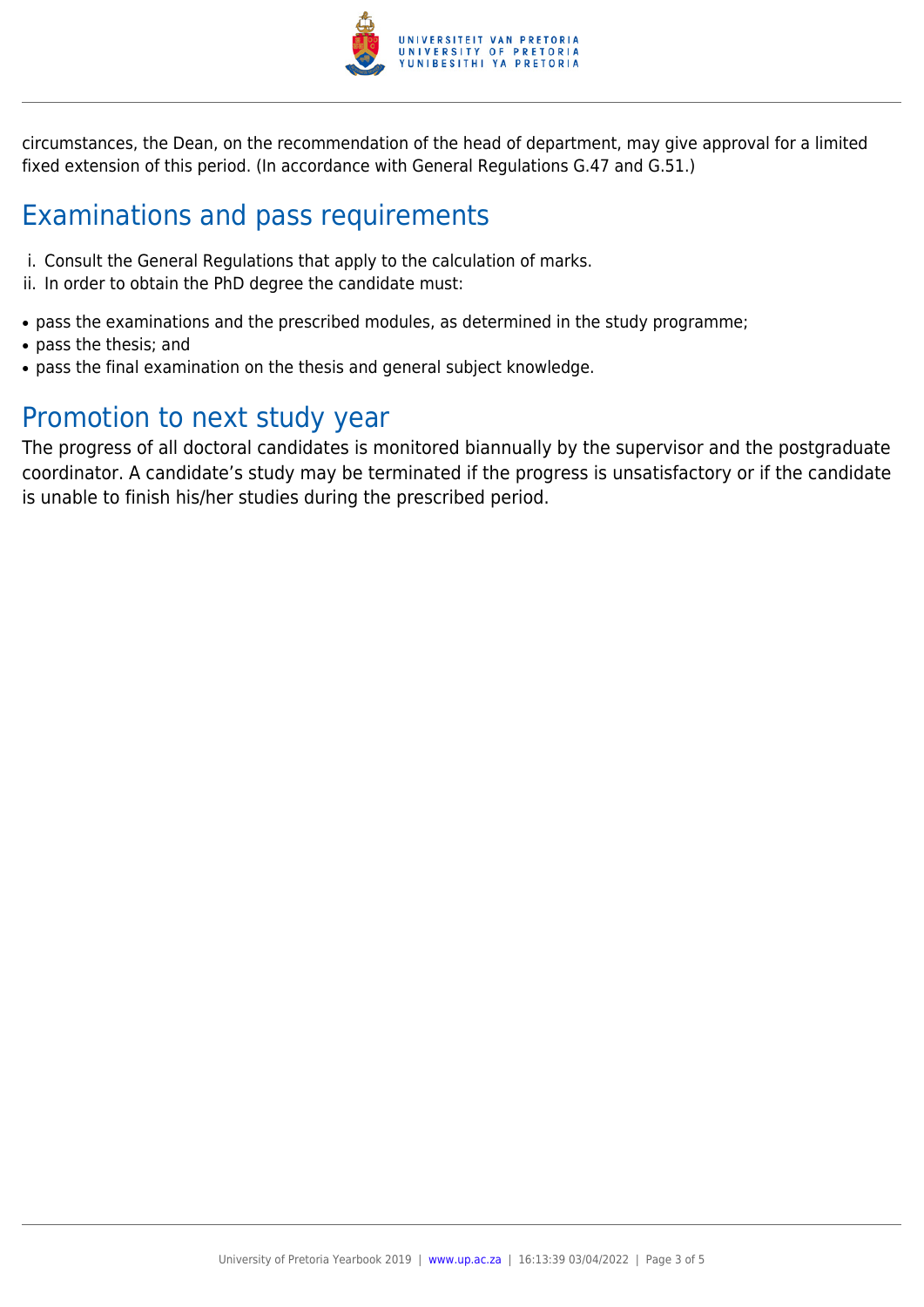

# Curriculum: Year 1

**Minimum credits: 360**

### **Core modules**

#### **Thesis: Actuarial science 990 (AKW 990)**

| <b>Module credits</b>         | 360.00                         |
|-------------------------------|--------------------------------|
| <b>Prerequisites</b>          | No prerequisites.              |
| Language of tuition           | Module is presented in English |
| <b>Department</b>             | <b>Actuarial Science</b>       |
| <b>Period of presentation</b> | Year                           |